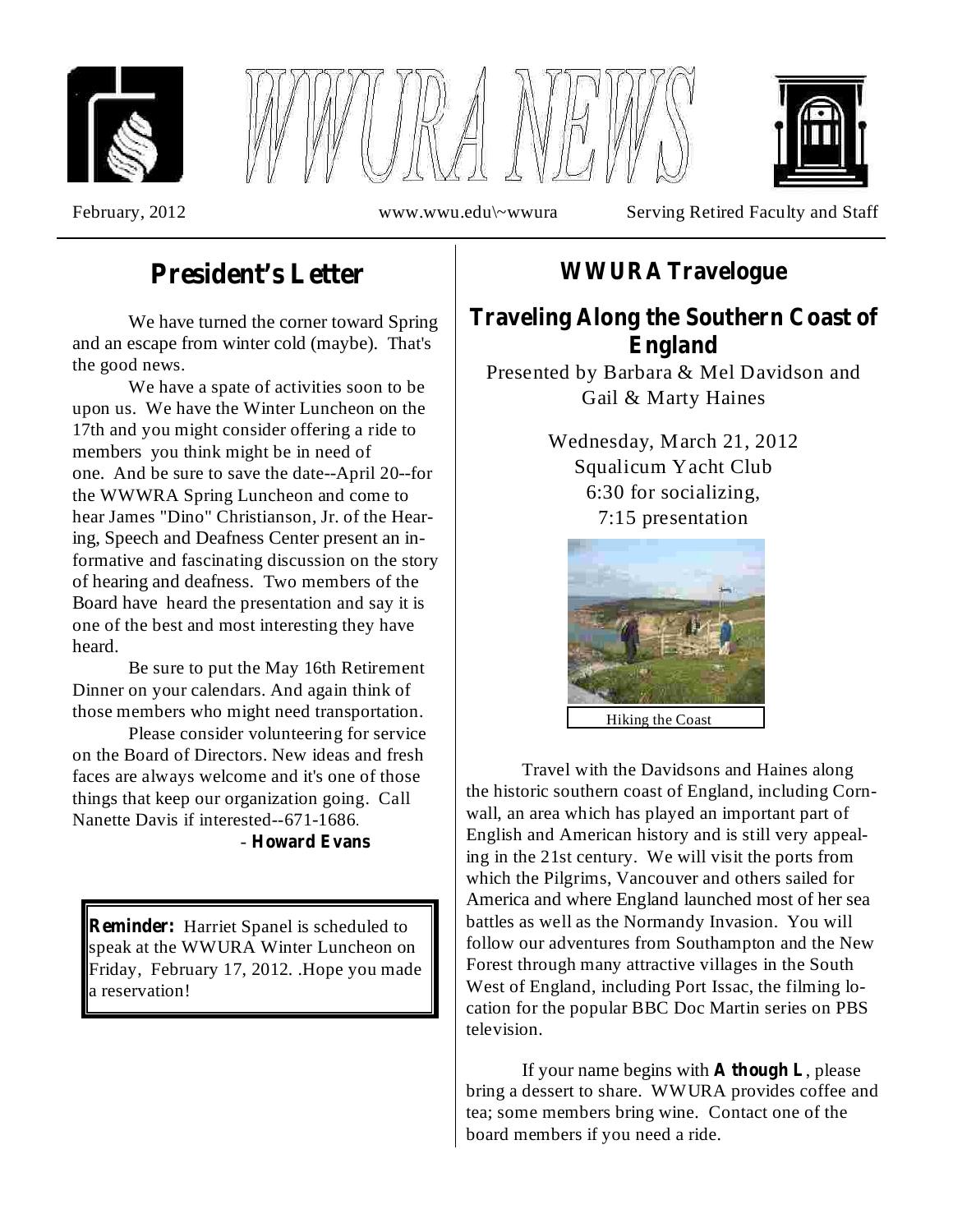### **Medicare Reimbursement: Hospital Inpatient? Outpatient?**

**Staying overnight in a hospital doesn't always mean a person is an inpatient.** Going to the Emergency Department and receiving emergency department services, observation services, outpatient surgery, lab tests, or X-rays/scans means a person is an outpatient, not an inpatient. Spending the night without a physician's formal order means the person is still an "outpatient." A person is considered an inpatient the day a physician formally orders a person admitted to a hospital. This may occur in the ED but a patient must ask his/her status. Being an inpatient or an outpatient affects what you pay and whether you qualify for Part A coverage in a skilled nursing facility. Medicare covers skilled nursing facility care (SNF) only if a person first has a "qualifying" hospital stay. This means the patient has been formally admitted (by a physician) to the hospital and stays 3 midnights in a row. The discharge day does not count. The last inpatient day is the day before discharge. http://www.medicare.gov/Publications/Pubs/pdf/11435.pdf

Below are common hospital situations and a description of how Medicare will pay. Remember, you pay deductibles, coinsurance, and co-payments.

| <b>Situation</b>                                                                                                                                                                                                                                                                                                      | <b>Inpatient</b><br>or Out-<br>patient | Part A<br><b>Pays</b>   | <b>Part B Pays</b>                                                                                                           |
|-----------------------------------------------------------------------------------------------------------------------------------------------------------------------------------------------------------------------------------------------------------------------------------------------------------------------|----------------------------------------|-------------------------|------------------------------------------------------------------------------------------------------------------------------|
| You're in the Emergency Department (ED)<br>(also known as the Emergency Room or<br>"ER") and then you're formally admitted to<br>the hospital with a doctor's order.                                                                                                                                                  | Inpatient                              | Your hos-<br>pital stay | Your doctor services                                                                                                         |
| You visit the ED for a broken arm, get X-rays and a<br>splint, and go home.                                                                                                                                                                                                                                           | Outpatient                             | Nothing                 | Doctor services and hospital<br>outpatient services (for exam-<br>ple, ED visit, X-rays, splint)                             |
| You come to the ED with chest pain and the hospi-<br>tal keeps you for 2 nights for observation services.                                                                                                                                                                                                             | Outpatient                             | Nothing                 | Doctor services and hospital<br>outpatient services (for exam-<br>ple, ED visit, observation ser-<br>vices, lab tests, EKGs) |
| You come to the hospital for outpatient surgery, but<br>they keep you overnight for high blood pressure.<br>Your doctor doesn't write an order to admit you as<br>an inpatient. You go home the next day.                                                                                                             | Outpatient                             | Nothing                 | Doctor services and hospital<br>outpatient services (for exam-<br>ple, surgery, lab tests, intrave-<br>nous medicines)       |
| Your doctor writes an order for you to be admitted<br>as an inpatient and the hospital later tells you<br>they're changing your hospital status to outpatient.<br>Your doctor must agree, and the hospital must tell<br>you in writing -while you're still a hospital patient<br>- that your hospital status changed. | Outpatient                             | Nothing                 | Doctor services and hospital<br>outpatient services                                                                          |

The decision to discharge an inpatient is made by the hospital and physician in accordance with federal regulations. Hospitals and physicians keeping inpatients longer than the federal regulations mandate are at risk of negatively affecting their accreditation and reimbursement.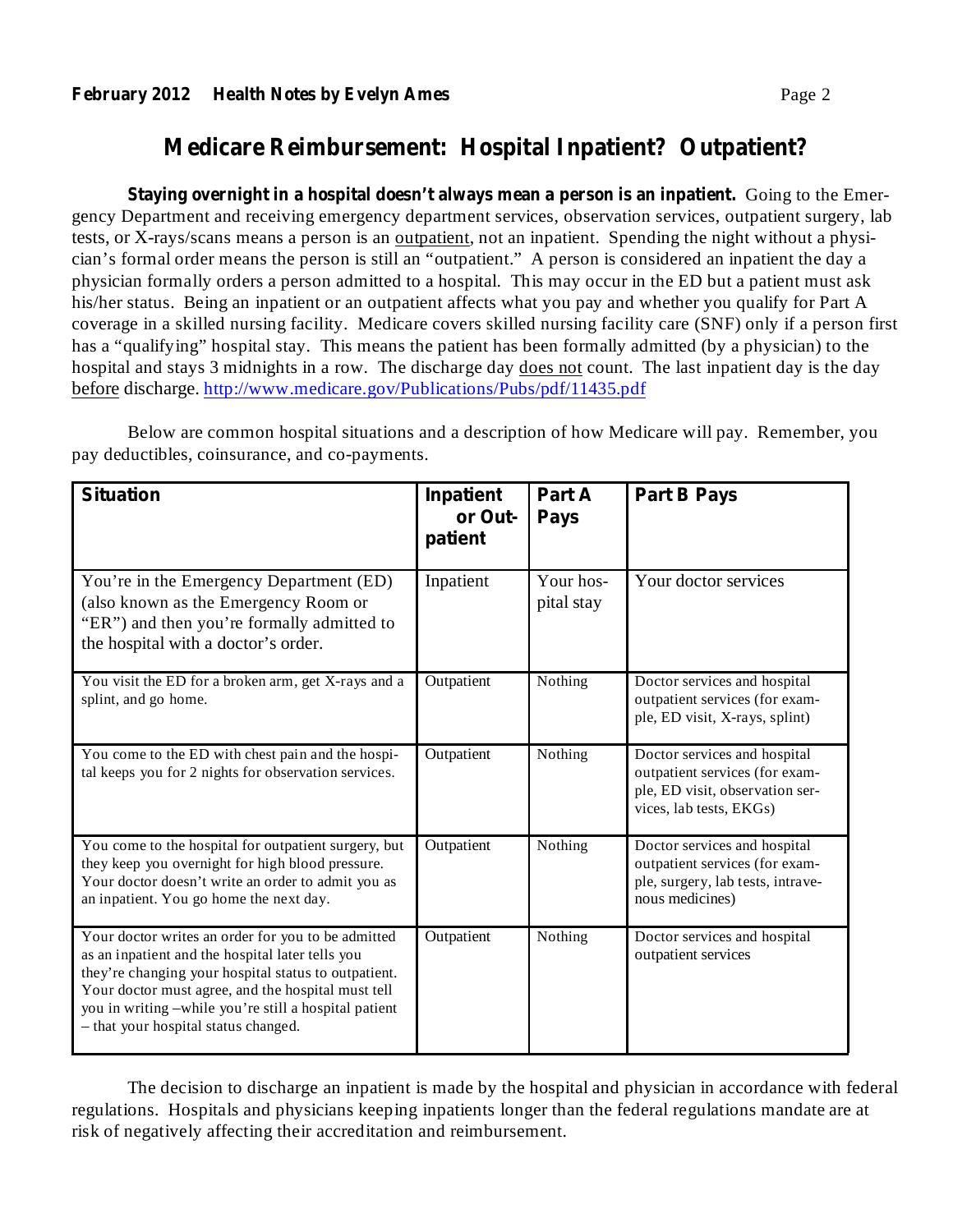#### **Health Notes, cont'd**

http://www.medicare.gov/publications/pubs/pdf/11376.pdf ("Your Discharge Planning List," which is a list of questions to ask). Medicare Blog and "Are You Ready for 2012?": http://blog.medicare.gov/2012/01/19/ are-you-ready-for-2012-5-questions-to-ask-yourself/#respond Sources to check for further information and clarification about Medicare regulations::

**The answer is NO!** Trust Funds at https://www.cms.gov/ReportsTrustFunds/downloads/tr2011.pdf Current media promoted Urban Legend relating Medicare costs: Is it a fact that Medicare Premiums will go up more than 100% in two years? Will the per person Medicare Insurance Premium increase from the present Monthly premium of \$96.40, rising to \$104.20 in 2012, \$120.20 in 2013 and, \$247.00 in 2014? According to Snopes (http://www.snopes.com/politics/medical/medicare.asp) and the 2011 Annual Report of the Boards of the Trustees of the Federal Hospital Insurance and Federal Supplementary Medical Insurance

## **Jingle Bell Run**

The 24<sup>th</sup> Bellingham Annual Jingle Bell Run/Walk held December 10, 2010 was the best ever. A new record was set for the number of participants as well as the funds (over \$171,000) raised to support local arthritis services and national research. There were 3600 participants, including 300 dogs and 2 miniature horses. The Bellingham event earned bragging rights to be one of the top JBRs in the country (after Seattle, Malvern, PA, and Columbus, OH). I wish to thank WWURA members who participated in and contributed to our WWURA team, which raised \$700.

### **-Evelyn Ames**



## **18th Annual Employee Arts and Craft Show**

Retired faculty are invited to submit entries. Deadline is February 21. Plan to attend. Opening Reception is Monday March 5, 3-5 pm at VU565. Exhibit hours will be Monday, March 5, 11am- 5pm, Tuesday -Thursday, March 6-8, 11 am-4 pm and Friday, March 9, 11 am-1:30 pm. Contact Nancy Phillips, Assistant to the Vice President, at 360-650-3407 for more information.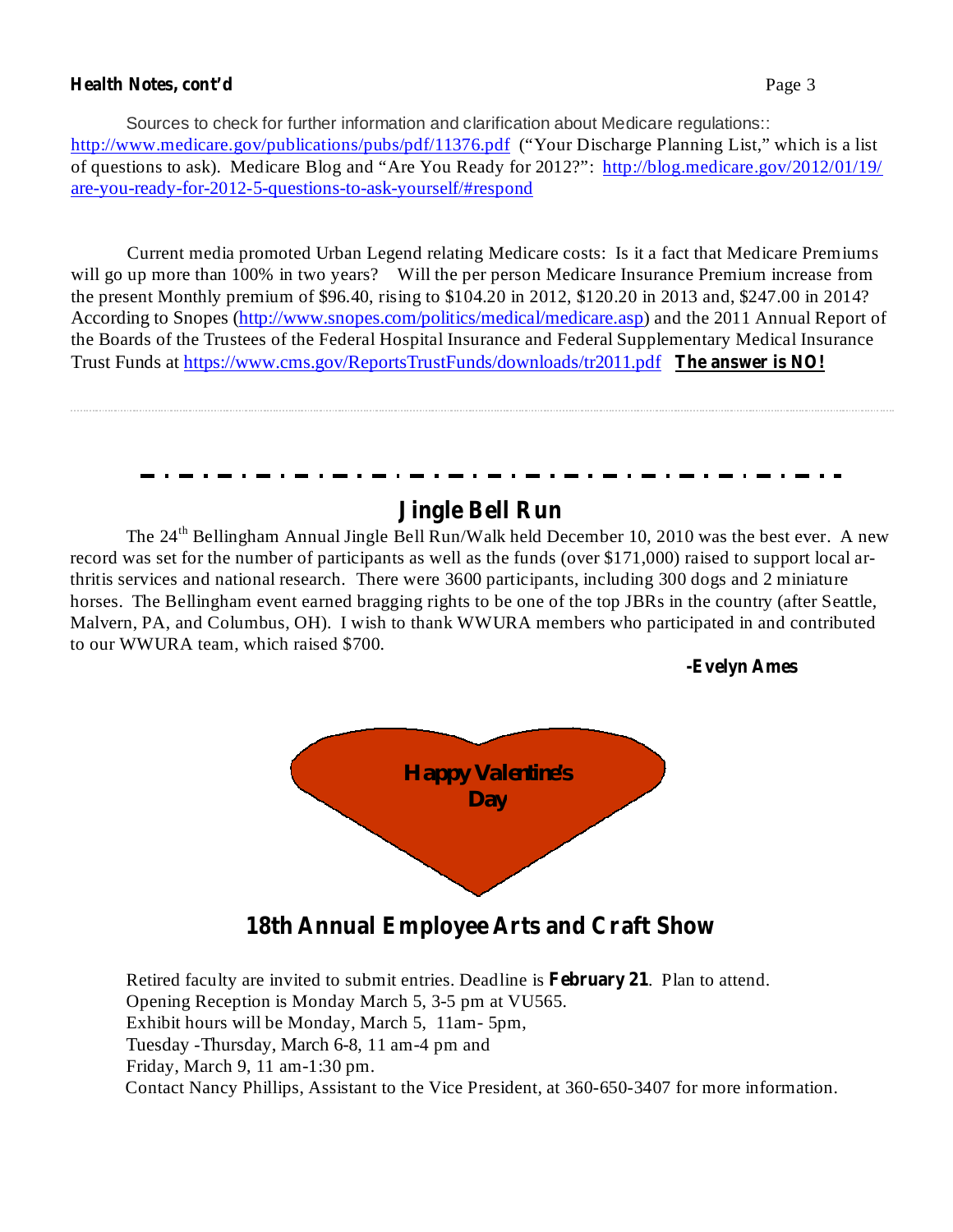### **IMPERIAL CHINA, TIBET & THE YANGTZE RIVER October 1-22, 2012**

Join our group of 16 on this very popular trip with Overseas Adventure Travel. The cost per person is approximately \$5000 with air fare included. At this date there just THREE remaining reservations available. Please contasct Marty & Gail Haines for more information and a brochure at 360-676-1344 or mghaines@comcast.net.



### **DANUBE RIVER 50 th ANNIVERSARY HOLIDAY MARKETS CRUISE December 2 – 12, 2012**

In 1962, while teaching at Ramstein Air Base in Germany, Kathy Whitmer went to her first Christmas market in Nuremberg, bought a wooden nutcracker, sipped some gluhwein, and has been enchanted by European holiday markets ever since.

To celebrate the 50<sup>th</sup> anniversary of that first visit, one more holiday markets trip is planned for Dec. 2 – 12, 2012. The WWURA and friends group will begin in Prague for 2 nights, then continue to Nuremberg to embark the AmaWaterways 148 passenger AmaLyra. The 7-night cruise goes to Regenberg, Passau, Salzburg (optional, but a "must see"), Melk, Vienna and Budapest.

Cost (per person) starts from \$2250 for the river cruise which includes 10% group discount. Land portion (Prague) is \$460. Port charges \$147. Estimated air is \$1250. Each receives \$100 shipboard credit; past passengers each receive an additional \$100 discount. Reservation deposit is \$400. Itinerary details and more information available at the Feb. 17 WWURA luncheon and from Kathy (734-7211) or Joyce D. Wilson (733-4703).

#### **MONGOLIA AND THE GOBI DESERT August of 2013**

We will fly to Beijing and from there to Ulaanbaatar where we will visit the Gandan Monastery. We then head across the steppes to a 16,000 acre preserve that is the habitat of the ibex, wolves, hawks, etc. Our lodgings will be Mongolian gers for three days. We will also explore Kharkhorin, the ancient capital of the Mongol Empire, which was established by Genghis Khan at the crossroads of the Silk Road. We then have three days at picturesque Khovsgol Lake which will give us the opportunity to meet families who herd reindeer and yaks. We finish the trip with three days at the Three Camel Lodge in the Gobi desert. This is an Overseas Adventure Travel trip which means our group is limited to 10-16 participants. Please let Donna Rochon know if you are interested in the trip. (360-647-2301, djrochon1@comcast.net).

This trip is an opportunity to experience something quite different from our usual trips. It will be fascinating to see a different part of the world. You can view a detail itinerary at the OAT web site. <www.oattravel.com>

Cost: \$6195 from Seattle; Land Tour only: \$4895

Difficulty level: You must have good health and mobility and be able to walk 3 miles unassisted each day.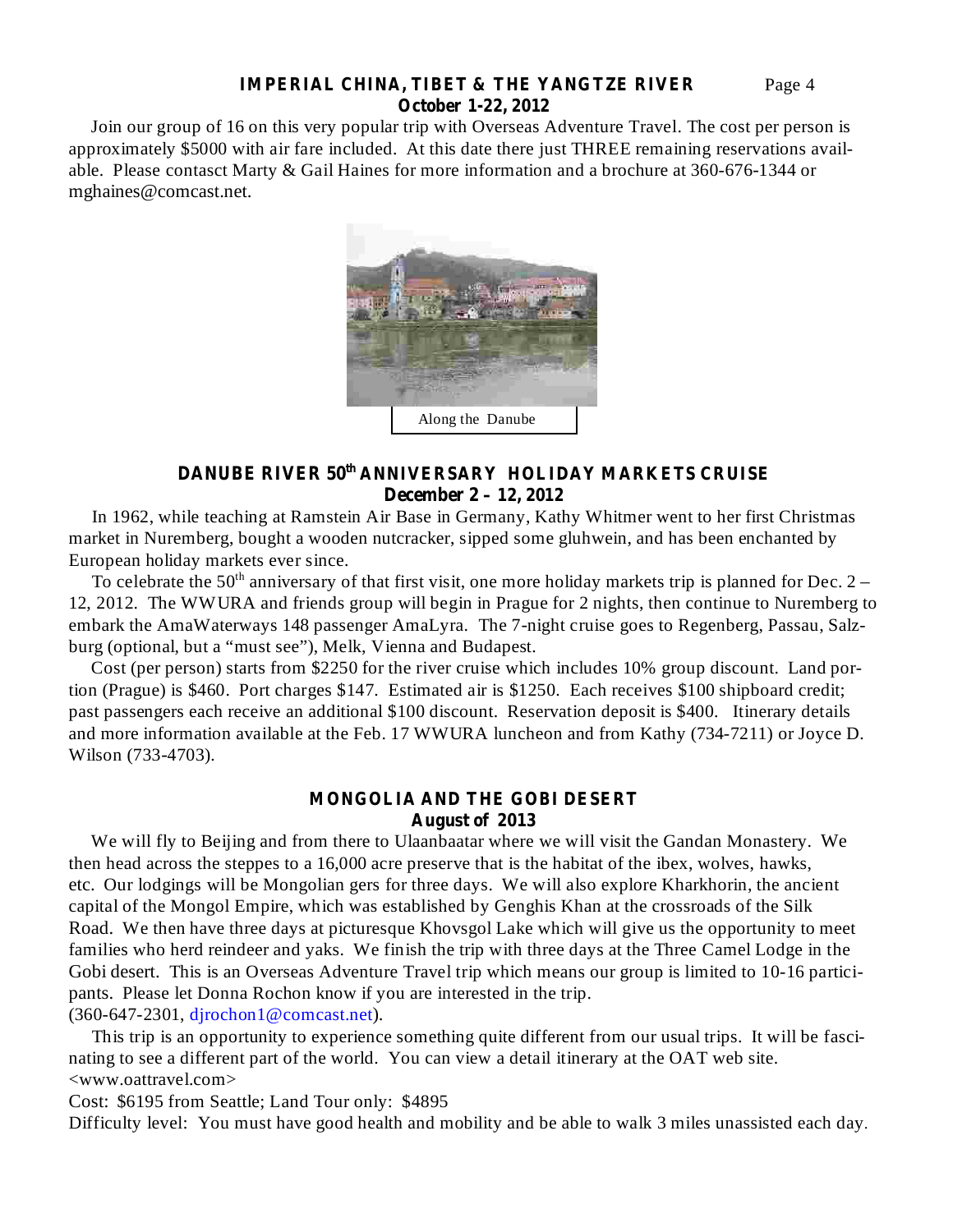### **WWURA INTEREST GROUPS**

WWURA'S Interest Groups are open to everyone. If you would like to join a group, please call the contact person.

### **February's Interest Groups are listed below:**

- Donna Rochon, 647-2301 **Book Group** Meets at Barbara Davidson's, 806 17th St., 2:30 p.m. Tuesday, February 21st The book is *Cleopatra: A Life* by Stacy Schiff. The book for March is *In Cod We Trust* by Eric Dregni.

**Bridge Group** - Nicholas Bullat, 676-1156. The bridge group will meet on Tuesday, February 28th at Betty Cross's, 715 North Garden, #101 at 1:30 p.m.

Informal Dining - The hosts for February are Caryl Hinckley, Larry and Marilyn Richardson, Donna Rochon. and Sarah Jacobson and John Reay. Call Jan Berg, 733-4654 or Barb Evans, 650-9724 if you would like to be added to the list.,

Evelyn Ames, 734-3184 **Opera Group -** The Metropolitan Opera Live in HD is shown at the Lincoln Theater in Mt. Vernon and at Bellis Fair Regal Cinemas. Verdi's *Ernani*, February 25 at 9:55 a.m. Encore: Lincoln, 1 p.m, March 4; Bellis, 6:30, March 1. Massenet's Manon, April 7 at 9a.m. Encore: Lincoln, 1 p.m.,April 22; Bellis, 6:30,April 25. Verdi's La Traviata, April 14 at 9:55 a.m. Encore: Lincoln, 1 p.m., April 29; Bellis, 630, May 2.

**Downhill Skiing** - Charlie Way, 734-0649. Call Charlie if you are interested.

Writer's Group - call Evelyn Wright for information, 676-0227.